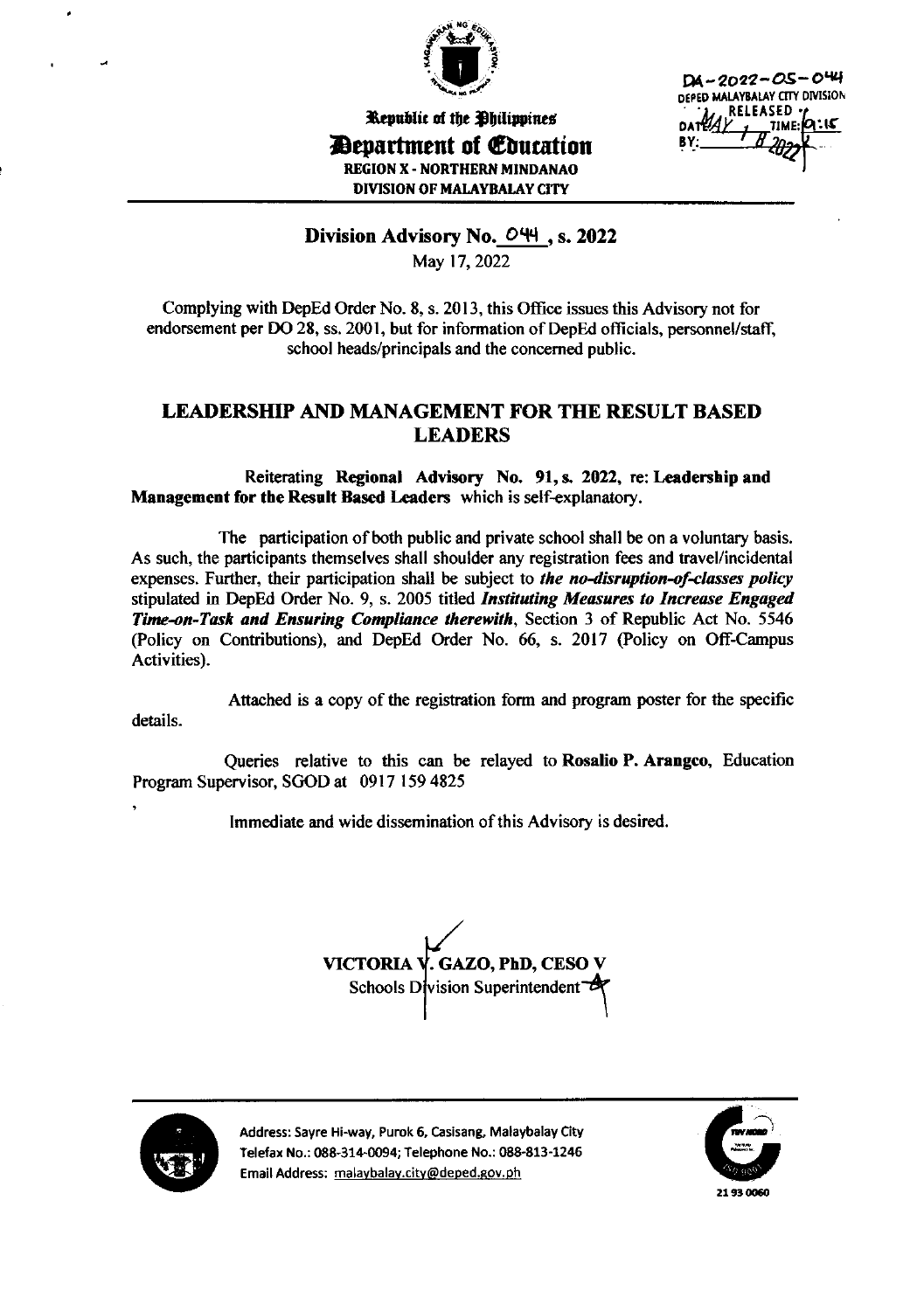202-5 88220 -2020



Republic of the Obilippines **Bevartment of Education REGION X - NORTHERN MINDANAO** 

DEPARTMENT OF EDUCATION 2160 n

Regional Advisory No.  $91$ , s. 2022 April 28, 2022 Complying with DepEd Order No. 8, s. 2013, this Office issues this Advisory not for endorsement per DO 28, s. 2001, but for the information of DepEd officials, personnel/staff, and the concerned public. (Visit deped10.com)

#### LEADERSHIP AND MANAGEMENT FOR THE RESULT BASED LEADERS

The course highlights the fundamental role of the manager/leader in inspiring, motivating, engaging, and boosting the productivity of team members. Furthermore, the course addresses the correlation between emotional intelligence competencies, leadership styles, organizational climate, and bottom-line results. Interested applicants may email at virtualclassroom@le-mizi.co.za.

The participation of both public and private schools shall be on a voluntary basis. As such, the participants themselves shall shoulder any registration fees and travel/incidental expenses. Further, their participation shall be subject to the no-disruption-of-classes policy stipulated in DepEd Order No. 9, s. 2005 titled Instituting Measures to Increase Engaged Time-on-Task and Ensuring Compliance therewith, Section 3 of Republic Act No. 5546 (Policy on Contributions), and DepEd Order No. 66, s. 2017 (Policy on Off-Campus Activities).

Attached is a copy of the registration form and program poster for the specific details.

This Office directs the immediate and wide dissemination of this Advisory.

ATCH: As stated To be indicated in the Perpetual Index mider the following subjects: **INVEATIONS FORA** 

HRDD-NEAP/niño



DepEd Regional Office X, Zone 1, Upper Balulang, Cagayan de Oro City (088) 856-3932 | (088) 881-3137 | (088) 881-3031 Department of Education Region 10 region10@deped.gov.ph http://deped10.com

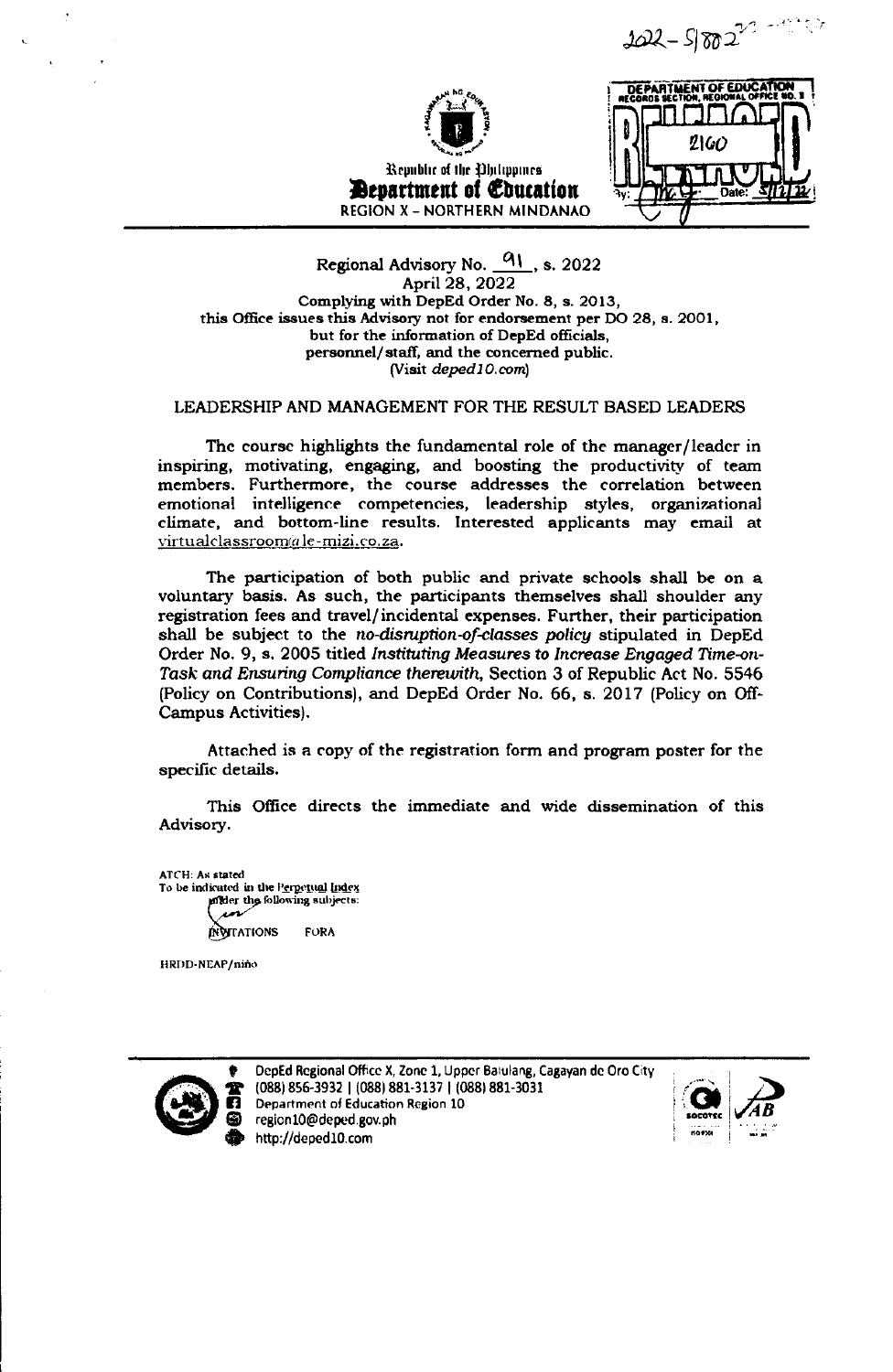| Complete this form and send it to bookings alle mizi.co.za.                                                                                                            |                            |                                                                                                                                                                                                     |  |
|------------------------------------------------------------------------------------------------------------------------------------------------------------------------|----------------------------|-----------------------------------------------------------------------------------------------------------------------------------------------------------------------------------------------------|--|
| Leadership and Management for The Result Based Leaders                                                                                                                 |                            |                                                                                                                                                                                                     |  |
| <b>Registration Details</b>                                                                                                                                            |                            |                                                                                                                                                                                                     |  |
|                                                                                                                                                                        |                            |                                                                                                                                                                                                     |  |
|                                                                                                                                                                        |                            | Postal Code <u>_______ _____</u> ___                                                                                                                                                                |  |
|                                                                                                                                                                        |                            |                                                                                                                                                                                                     |  |
|                                                                                                                                                                        |                            |                                                                                                                                                                                                     |  |
|                                                                                                                                                                        |                            |                                                                                                                                                                                                     |  |
| Delegate Name                                                                                                                                                          |                            |                                                                                                                                                                                                     |  |
|                                                                                                                                                                        |                            |                                                                                                                                                                                                     |  |
| Delegate Name _____________________                                                                                                                                    |                            |                                                                                                                                                                                                     |  |
| Delegate Name ______________________                                                                                                                                   |                            |                                                                                                                                                                                                     |  |
|                                                                                                                                                                        |                            |                                                                                                                                                                                                     |  |
| Delegate Fee<br>Conference & Workshop fees 5 Days<br>Tick venue of choice                                                                                              |                            |                                                                                                                                                                                                     |  |
| Dar es Salaam, Tanzania                                                                                                                                                | <b>US\$1,500.00</b>        | Johannesburg, South Africa<br><b>USS1,800.00</b>                                                                                                                                                    |  |
| Accra, Ghana                                                                                                                                                           | <b>US\$1,800.00</b>        | Duabi, UAE<br>US\$2,400.00                                                                                                                                                                          |  |
| Miami, Florida                                                                                                                                                         | US\$2,400.00               | Malaysia / Australia<br>US\$2,700.00                                                                                                                                                                |  |
| Workshop package is inclusive of lunch and refreshments for the course duration and Certificate of attendance.<br>Terms & Conditions.<br>Method of Payment             |                            |                                                                                                                                                                                                     |  |
| <b>Account Name:</b>                                                                                                                                                   | <b>LE MIZI CAPITAL</b>     |                                                                                                                                                                                                     |  |
| <b>Bank Name:</b>                                                                                                                                                      |                            | Payment Terms: On the return of the registration form, full payment is required within 7<br>working days. Payment must be received prior to the conference date. LE MIZI CAPITAL reserves           |  |
|                                                                                                                                                                        | <b>NEDBANK (RSA)</b>       | the right to refuse entry into the conference should full payment not have been received prior<br>to this date. Substitutes are welcome at no additional charge. Substitute's personal and contact  |  |
| <b>Account Number:</b>                                                                                                                                                 | 1184286620<br>THE CARLTON  | details must be emailed to <b>info@le-mid.co.za</b> , the full conference fee is payable and non -<br>refundable. Non-payment or non-attendance does not constitute cancellation. No show will be   |  |
| <b>Branch Name:</b><br><b>Branch Code:</b>                                                                                                                             | 19060500                   | charged the full registration fee. Cash alternatives will not be offered.<br>Presenters: Should it be necessary, LE MIZI CAPITAL reserves the right to substitute the                               |  |
| Swift Code:                                                                                                                                                            | <b>NEDSZAJI</b>            | presenter with a suitable and capable substitute.                                                                                                                                                   |  |
| Please state invoice number as reference of payment                                                                                                                    |                            | Alterations to advertised package: LE MIZI CAPITAL reserves the right to alter this programme<br>without notice or penalty and in such situations no refunds or part – refunds or alternative offer |  |
| Cancellation & Postponement: LE MIZI CAPITAL has strict no refund policy, Should LE MIZI<br>On behalf of the organization.<br>Authorization                            |                            | will be made.                                                                                                                                                                                       |  |
|                                                                                                                                                                        | Ms<br><b>Mrs</b><br>Mr i I | CAPITAL permanently cancel an event, for any mason whatsoever, the Client shall be provided a<br>credit note of the equivalent amount paid towards the cancelled event. In the case of a post-      |  |
|                                                                                                                                                                        |                            | poned or cancelled event LE MIZI CAPITAL will not be responsible for covering alrfare, accom-<br>modation, or other travel cost incurred by Clients.                                                |  |
|                                                                                                                                                                        |                            | Hotel Accommodation is NOT included in the Registration Fee. A reduced corporate rate and a                                                                                                         |  |
|                                                                                                                                                                        |                            | limited number of rooms are available for attendees wishing to stay at the hotal venue. Please<br>make your request for the accommodation at least 3 weeks prior to the commencement of the         |  |
|                                                                                                                                                                        |                            | <b>COURSE</b>                                                                                                                                                                                       |  |
|                                                                                                                                                                        |                            |                                                                                                                                                                                                     |  |
|                                                                                                                                                                        |                            | We also offer in-house trainings at a special discount                                                                                                                                              |  |
| Le MiZI<br>LE MIZI CAPITAL<br>PHYSICAL ADDRESS   706 FRANK'S PLACE   99 ELOFF STREET   JOHANNESBURG 2001<br>+27814939111<br>TEL<br><b>ERAAIL</b><br>info@le-mizi.co.za |                            |                                                                                                                                                                                                     |  |

 $\hat{\boldsymbol{\beta}}$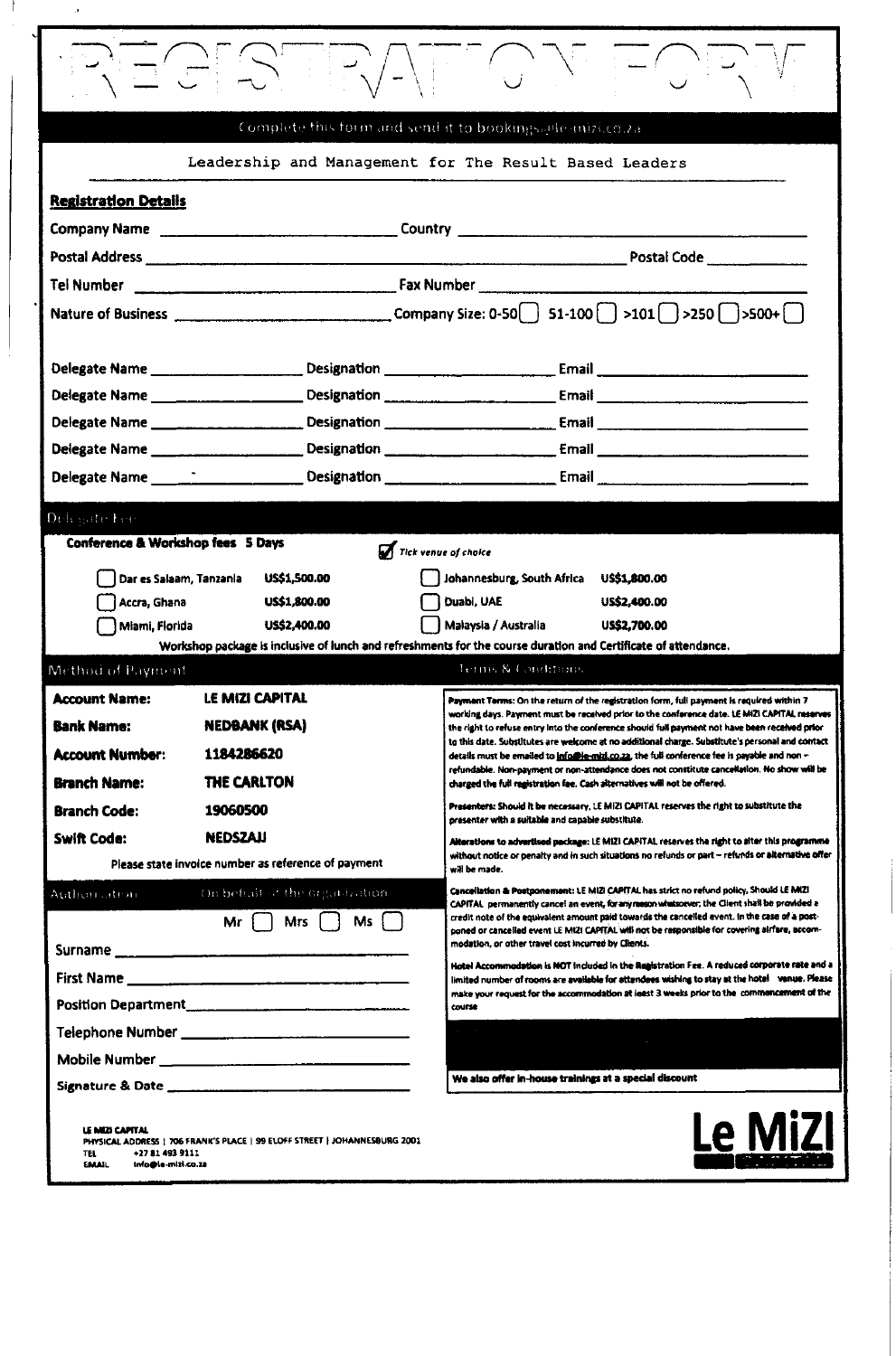

## Leadership and Management for The Result Based Leader

#### **Target Competencies**

- Leading and managing people  $\rightarrow$
- $\mathbf{z}$ Verbal and non verbal communication
- Listening
- Inspiring individuals and groups  $\mathbf{z}$
- $\mathbf{v}$ Influencing others
- **Results orientation**  $\rightarrow$

## **Course Outline**

- 1. Results based leadership: A manager's challenge
	- Leadership and management: vital complementary roles
	- The organizational pyramid of bottom line results
	- Aligning business results with departmental results and individual results
	- From vision and mission to key result areas, key performance indicators and balanced scorecard
	- A formula for results based leadership: attributes times results
	- The five practices of results oriented leaders
	- Roles and competencies of results based leaders

### 2. Flying in V formation

- The V formation
- Modern day definition of management
- The managerial grid
- Situational leadership
- Maturity level of the group
- Maturity levels and leadership styles
- Leadership behavior: directive or supportive

### 3. Motivating and engaging employees for exceptional results

- Motivation is made up of two words, not one
- The Spitzer's eight motivational desires
- Applying the eight motivational desires model for optimal results
- **Motivators not satisfiers**
- **Engaging employees and boosting productivity**
- Definition of engagement
- Organizational cost of disengagement
- Culture of engagement
- Initiatives to Increase motivation and engagement
- The ROI of employee engagement
- 4. Managing individual results through effective performance management
	- Performance management vs. performance appraisal
	- **Cascading objectives**
	- Setting individual objectives
	- Tracking performance and giving feedback
	- Conducting effective, low stress performance appraisals

#### 5. The inspirational leader

- Importance and objective of communication
- How effective managers spend their time
- The 7-38-55% rule
	- Attributes of results based leaders
	- o Being visible and available
	- Being accessible and approachable  $\mathbf{p}$
	- Being responsible and responsive  $\mathbf{a}$
	- Being trustworthy and respectful  $\mathbf{a}$
	- Being role models  $\alpha$
- Communicating with assertiveness Passive, aggressive and assertive styles The assertive communicator

#### 6. Emotional intelligence (EI) competencies and leadership styles

- . An overview of El
- o El defined
	- 'IQ' versus 'EQ'  $\mathbf{a}$
	- **b** The four competency clusters
- · How results based leaders influence organizational climate
- Organizational climate: the 6 components
- Correlation between El competencies, styles, climate and results
- · "Leadership that gets results": Goleman's article on style and bottom line results

## 7. The Results based leaders as talent builder

- Talent health check
- The talent web
- The Result Based Leader as talent spotter
- The Result Based Leader as talent coach
- The Result Based Leader as talent blender
- The Result Based Leader as talent conductor

ways to regard for make an enquiry

+27 81 493 9111

info@le-mizi.co.za